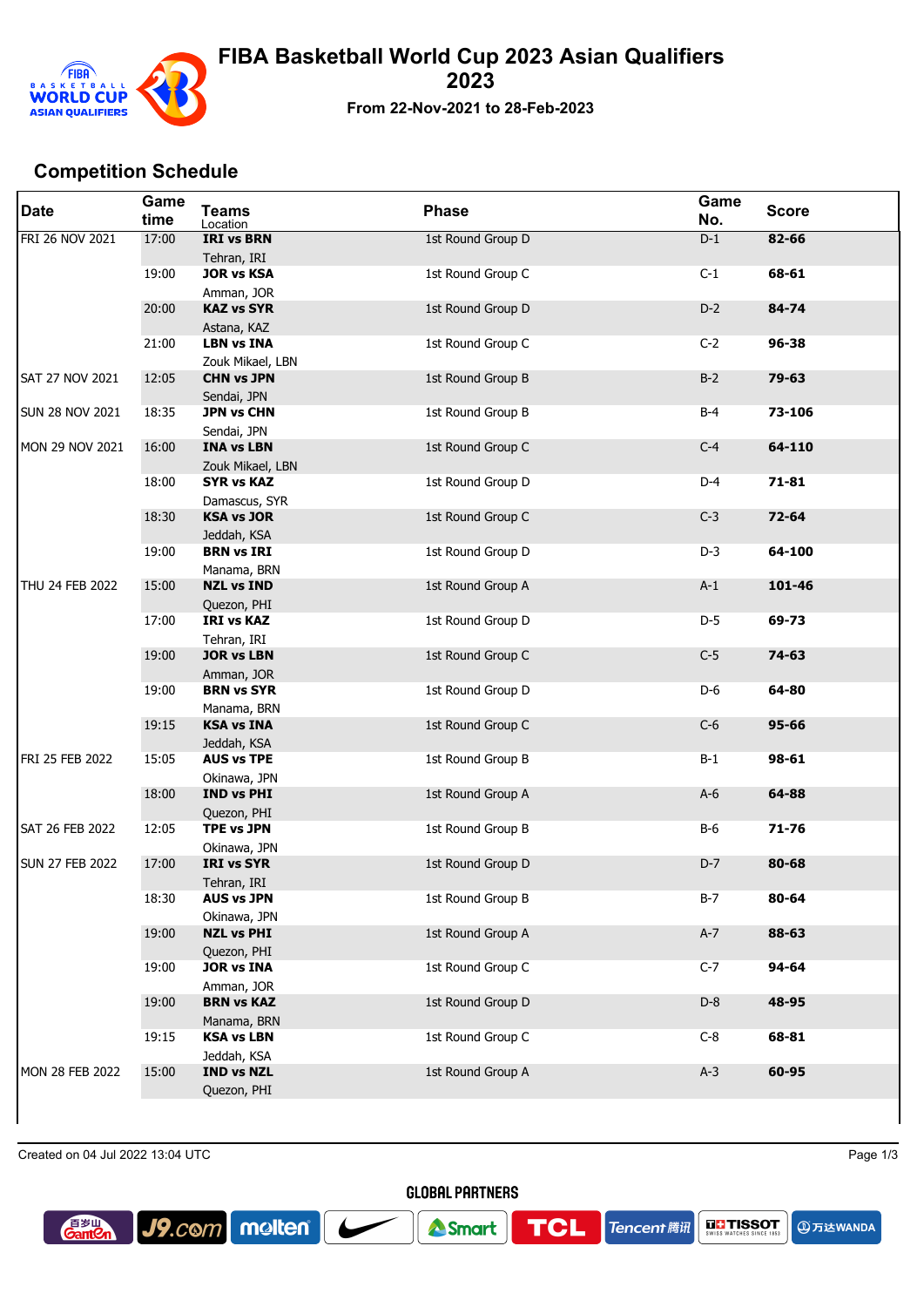| <b>Date</b>            | Game<br>time | <b>Teams</b><br>Location                        | <b>Phase</b>      | Game<br>No. | <b>Score</b> |
|------------------------|--------------|-------------------------------------------------|-------------------|-------------|--------------|
|                        | 15:30        | <b>TPE vs AUS</b>                               | 1st Round Group B | $B-3$       | 71-90        |
| THU 30 JUN 2022        | 18:40        | Okinawa, JPN<br><b>AUS vs CHN</b>               | 1st Round Group B | $B-5$       | 76-69        |
|                        | 19:30        | Melbourne, AUS<br><b>PHI vs NZL</b>             | 1st Round Group A | $A-12$      | 60-106       |
|                        |              | Auckland, NZL                                   |                   |             |              |
| FRI 01 JUL 2022        | 17:10        | <b>CHN vs TPE</b><br>Melbourne, AUS             | 1st Round Group B | $B-11$      | 94-58        |
|                        | 18:00        | <b>SYR vs BRN</b>                               | 1st Round Group D | $D-10$      | 67-76        |
|                        | 19:30        | Aleppo, SYR<br><b>INA vs KSA</b>                | 1st Round Group C | $C-10$      | $67 - 69$    |
|                        | 19:40        | Jakarta, INA<br><b>JPN vs AUS</b>               | 1st Round Group B | $B-12$      | 52-98        |
|                        |              | Melbourne, AUS                                  |                   |             |              |
|                        | 20:00        | <b>KAZ vs IRI</b><br>Astana, KAZ                | 1st Round Group D | $D-9$       | 68-60        |
|                        | 21:00        | <b>LBN vs JOR</b>                               | 1st Round Group C | $C-9$       | 89-70        |
| <b>SUN 03 JUL 2022</b> | 16:10        | Zouk Mikael, LBN<br><b>JPN vs TPE</b>           | 1st Round Group B | $B-10$      | 89-49        |
|                        | 18:40        | Melbourne, AUS<br><b>CHN vs AUS</b>             | 1st Round Group B | $B-9$       | 48-71        |
|                        |              | Melbourne, AUS                                  |                   |             |              |
|                        | 19:00        | <b>PHI vs IND</b><br>Manila, PHI                | 1st Round Group A | $A-10$      | 79-63        |
| MON 04 JUL 2022        | 18:00        | <b>SYR vs IRI</b>                               | 1st Round Group D | $D-12$      |              |
|                        | 18:40        | Aleppo, SYR<br><b>TPE vs CHN</b>                | 1st Round Group B | $B-8$       | 56-97        |
|                        | 19:30        | Melbourne, AUS<br><b>INA vs JOR</b>             | 1st Round Group C | $C-12$      |              |
|                        |              | Jakarta, INA                                    |                   |             |              |
|                        | 20:00        | <b>KAZ vs BRN</b><br>Astana, KAZ                | 1st Round Group D | $D-11$      |              |
|                        | 21:00        | <b>LBN vs KSA</b>                               | 1st Round Group C | $C-11$      |              |
| THU 25 AUG 2022        | TBD*         | Zouk Mikael, LBN<br><b>GR1/C/[POS]/3 vs NZL</b> | 2nd Round Group E | $E-1$       |              |
|                        | TBD*         | GR1/C/[POS]/1 vs PHI                            | 2nd Round Group E | $E-2$       |              |
|                        |              |                                                 |                   |             |              |
|                        | $TBD*$       | GR1/C/[POS]/2 vs IND                            | 2nd Round Group E | $E-3$       |              |
|                        | TBD*         | GR1/D/[POS]/3 vs AUS                            | 2nd Round Group F | $F-1$       |              |
|                        | $TBD*$       | GR1/D/[POS]/1 vs CHN                            | 2nd Round Group F | $F-2$       |              |
|                        | TBD*         | GR1/D/[POS]/2 vs JPN                            | 2nd Round Group F | $F-3$       |              |
| <b>MON 29 AUG 2022</b> | $TBD*$       | NZL vs GR1/C/[POS]/2                            | 2nd Round Group E | $E-4$       |              |
|                        | TBD*         | PHI vs GR1/C/[POS]/3                            | 2nd Round Group E | $E-5$       |              |
|                        |              |                                                 |                   |             |              |
|                        | $TBD*$       | IND vs GR1/C/[POS]/1                            | 2nd Round Group E | $E-6$       |              |
|                        | $TBD*$       | AUS vs GR1/D/[POS]/2                            | 2nd Round Group F | $F-4$       |              |
|                        | $TBD*$       | CHN vs GR1/D/[POS]/3                            | 2nd Round Group F | $F-5$       |              |
|                        | TBD*         | JPN vs GR1/D/[POS]/1                            | 2nd Round Group F | $F-6$       |              |
| THU 10 NOV 2022        | $TBD*$       | GR1/C/[POS]/1 vs NZL                            | 2nd Round Group E | $E-7$       |              |
|                        |              |                                                 |                   |             |              |

Created on 04 Jul 2022 13:04 UTC Page 2/3

**A**万达WANDA

**Gant**en

 $J9$ .com molten ┕ **GLOBAL PARTNERS** 

**TCL** 

**Tencent ##**  $\left|\right. \frac{1}{\text{SUNIS}}\right|$  **TISSOT** 

Smart